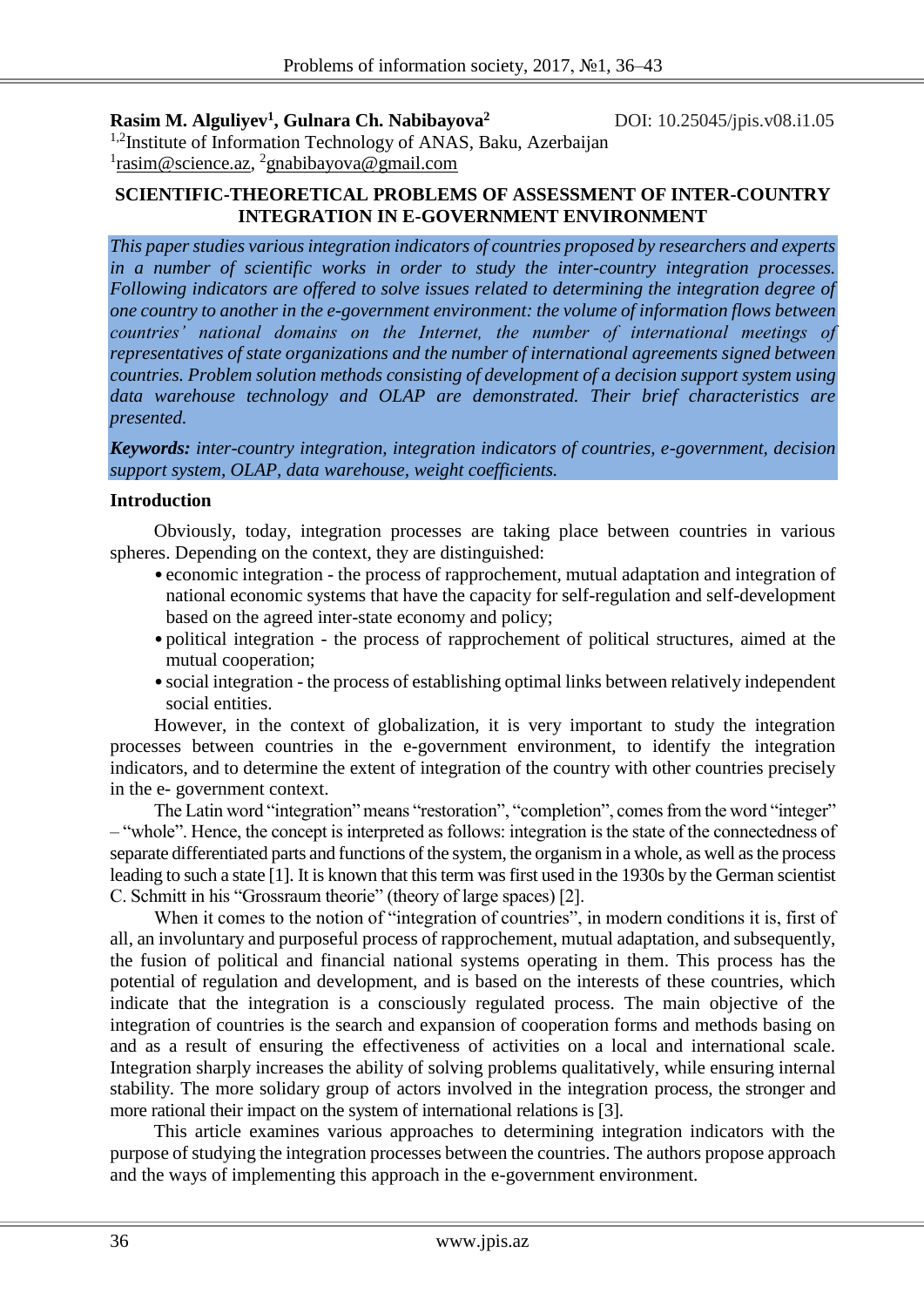#### **The choice of indicators for studying the integration processes between countries**

The analysis of the studies has shown that both research and commercial organizations show an interest in the study of integration processes between the countries. This is evidenced by a large number of publications in scientific journals and reports of scientific conferences.

The scientific literature devoted to this problem offers different methods and approaches to the determination of indicators and then the degree of integration of countries basing on them.

The article [4] shows the need for the assessment of the level of economic integration of the countries, which requires the identification of integration indicators. It is noted that this is important for the state policy, since, first of all, politicians must know the scale of integration for decision-making in this area.

The article examines the degree of institutional convergence or harmonization in different countries as the indicators of integration. The main argument here is that the countries can potentially integrate if the institutional barriers to cross-border economic flows are minimal. These obstacles are manifested in different forms: high import and export tariffs, non-tariff barriers, capital turnover controls, barriers to foreign direct investment (FDI), technology transfer and real estate transactions. If such obstacles are removed, the countries will potentially move towards economic integration.

Since the trade and FDI are two primary tools for accessing the foreign resources and markets, a combination of trade-based and FDI-based indicators is proposed for the integration assessment.

The article [5] describes the properties that the economies of the countries should possess to ensure the integration processes. They include:

- internal neutrality: economy, in which domestic demand is proportional to its share in the world economy, has a higher degree of integration;
- direct international neutrality: economy that establishes its direct relations with other countries proportionally to their size has a higher degree of integration.
- indirect international neutrality: economy that strengthens its relations with other countries through the third countries has a higher degree of integration.
- size: the larger the economy, the more relevant is its integration for the globalization of the world economy (the global degree of integration).

The authors indicate the indicators that they use to find the degree of integration. They include:

- the degree of openness of the country's economy;
- the degree of direct relations of the country's economy with the economies of other countries separately;
- the degree of direct relations of the country's economy with the economies of the other countries as a whole.

With the help of these concepts the followings have been determined:

- the degree of integration of the country's economy;
- the degree of the global integration of the country's economy with the world economic environment.
- In [6], a three-step method is formulated to construct the composite index of integration.

The first step concerns the principles, on which separate indicators of the composite index of integration should be based: relevance, accuracy and reliability, availability of data, timeliness and consistency of data. These principles are often neglected due to the lack of indicators, and due to the obligatory use of incomplete or inaccurate data, which is caused by the multidimensionality of integration. Obviously, it concerns any method used to construct aggregated indicators. Nevertheless, in this approach, in contrast to others, the uncertainty of the data can be accepted, as well as the missing values can be adjusted by using statistical data. The second step is to classify the variables in accordance with specific aspects of integration, such as the indicators of the real process of integration and institutional characteristics. The third and final step consists of the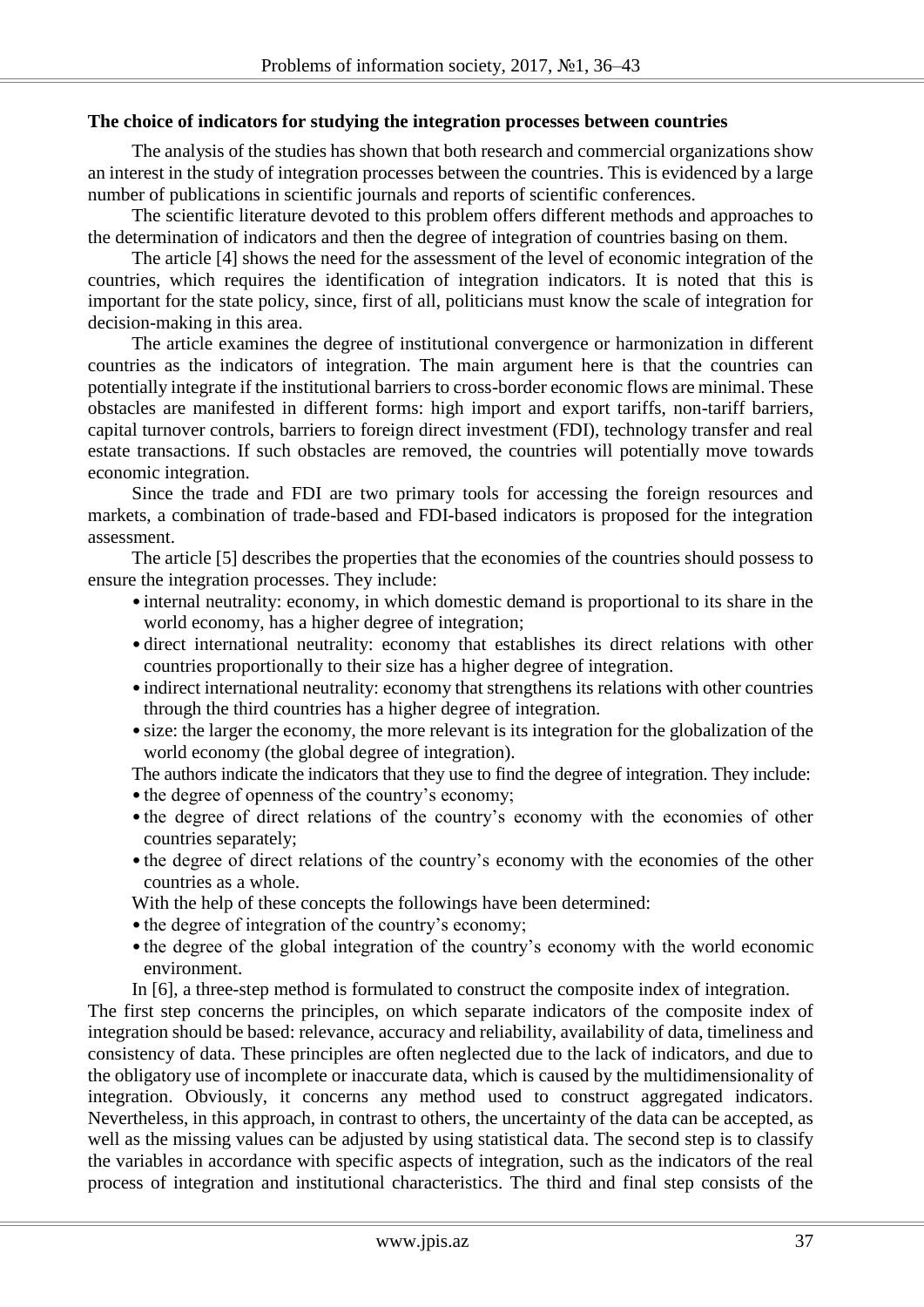construction of a composite index of integration, in particular, the determination issues of the weighting scheme for indicators (for example, statistical, etc.) and the aggregation method (for example, arithmetic mean, etc.).

The system of indicators of the Eurasian Development Bank includes three blocks corresponding to the three main aspects of the regional interaction [7]:

A) Analysis of the regional integration as the integration of markets. In this case, the convergence of the countries is estimated in terms of the scale of the flows of goods, services and factors of production between them. This block includes two groups of indicators:

• general indicators: trade integration and integration in the field of labor mobility;

• functional integration: integration interaction in three key areas of economic and social interaction of the countries of the CIS region (electric-power, agriculture and education).

B) Analysis of the regional integration as a convergence of economic systems. In this case, the convergence of countries is estimated in terms of similarity of the main quantitative characteristics of their economic development in four main areas: macroeconomics (growth dynamics), financial policy, fiscal policy and monetary policy;

C) Analysis of the institutional cooperation. In this case, the results of interaction between countries within the framework of formal integration projects operating in the post-Soviet space are assessed, taking into account the wide scope of the goals of these structures.

As a result of studying and analyzing these and other sources, it was found out that the proposed approaches and systems developed to study the integration processes and to define the degree of integration, the methods and calculations are used, which are based on economic indicators, such as quantitative estimates of import-export transactions , turnover, FDI, etc. These approaches can be considered convenient and sufficient in terms of an industrial society. However, they do not fully reflect today's realities. At present, in the globalizing world, in terms of the formation of the information society, when the knowledge economy is of great importance and information becomes a commodity and acquires commercial properties, this system cannot be considered complete for the study of the integration processes in the e-government environment. In these conditions, the scope of the integration processes is expanding, namely, the relations between the countries are also becoming really important on the Internet. That is, all currently available methods and approaches do not take into account such an important indicator of integration as information flows between the countries on the Internet.

Thus, in order to obtain more reliable assessment of integration processes in e-government, a new approach is required that takes into account the relations of countries in the virtual space expressed in the relations between the top-level domains of the countries, i.e., national domains.

From this point of view, very useful and relevant information is concentrated in the web servers registers, the analysis of which will provide a real assessment of the integration processes.

All these prerequisites urge the further broader study of the integration of the countries taking into account the integration in the Internet.

Furthermore, the indicators such as the number of international meetings of the representatives of government organizations (GO) and the number of international agreements signed between the states can play an important role to obtain an even more complete assessment of integration processes in the e-government.

Taking into account all abovementioned, we can conclude that for a full analysis of the integration processes between the countries and considering the need to expand the scope of influence of the "e-government" and to expand the use of ICT at all levels of the governance, it is necessary to develop methods and algorithms for the assessment of the degree of integration of countries based on the indicators such as:

- the volume of information flows between the countries on the Internet;
	- the number of international meetings of the government representatives;
- the number of international agreements signed between states.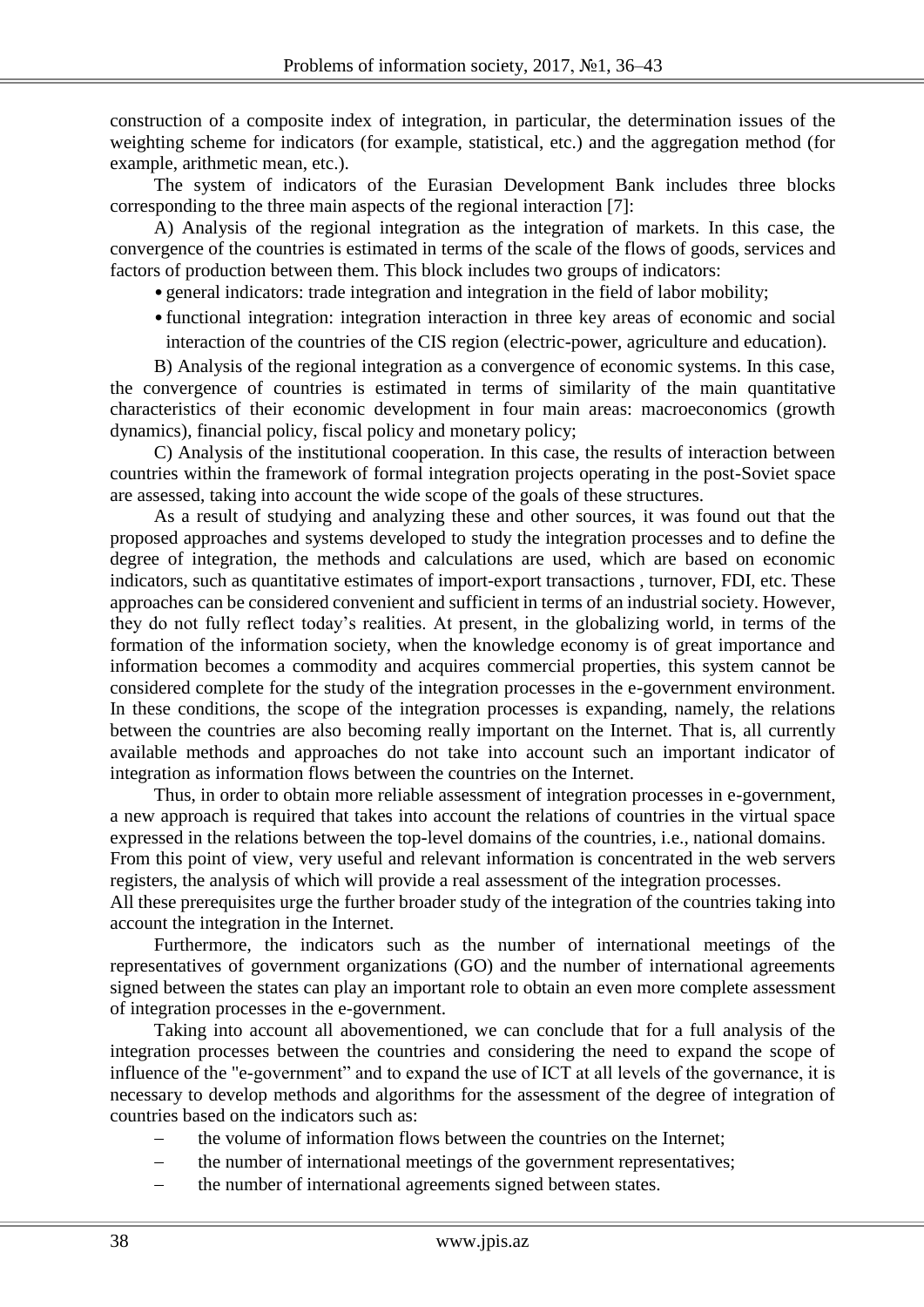The obtained data is of great importance for effective and timely decisions in the field of international relations at various levels of governance, which in turn contributes to the organization of the right strategy in this area. Therefore, software products designed for this kind of information require constant updates, involvement of new data processing methods, and the use of modern data analysis and presentation technologies.

The development of OLAP-based (On-Line Analytical Processing) decision-making systems and the Data Warehouse (DW) will play a positive role in solving the presented task. The surveys have shown that OLAP and WD technologies have very favorable opportunities for online data processing and the delivery of finished reports. Additionally, the use of these technologies enables the system to be developed multifunctional.

# **Conceptual bases for solving the problem of developing methods and algorithms for the assessment of the integration processes between the countries**

A sufficient number of methods have been developed to measure the degree of integration of countries thus far. Customs committees, statistical committees and other government bodies provide the relevant structures of objective information, on base of which the degree of integration of the country with another, as well as the global integration of the country with the rest of the world as a whole is calculated, using traditional and classical approaches and methods.

In this case study, we examine new approaches to determine the degree of integration of the countries in e-government in the context of globalization.

First of all, note that in the globalizing world, in terms of the formation of the information society, information becomes a commodity, in other words - is being commercialized. And available methods and approaches here are not sufficient. Obviously, in these conditions, integration processes between the countries are also observed on the Internet. These may include referring to web resources of other countries, communication via e-mail with other countries, etc. Thus, examining e-government to define the degree of integration of countries, we come to the conclusion that finding the integral index of integration, it is necessary to take into account the relations between the countries and on the Internet.

There are about two hundred countries in the world, for which top-level domain names are allocated. The official name of such a domain is country code Top-Level Domain, (ccTLD), such as, .az - for Azerbaijan, .ru [/.рф](https://ru.wikipedia.org/wiki/.%D1%80%D1%84) - for Russia, .ua/[..укр](https://ru.wikipedia.org/wiki/.%D1%83%D0%BA%D1%80) - for Ukraine, .de - for Germany , .by[/.бел](https://ru.wikipedia.org/wiki/.%D0%B1%D0%B5%D0%BB) - for Belarus, etc. Figuratively speaking, each country has two spaces - real and virtual (on the Internet). Furthermore, it is obvious that there are also some relations and links between the countries in the virtual space in the form of relations between their domain zones.

Fig. 1 presents a graph describing the information exchange between top-level domains of the countries.



Fig.1. Exchange of information between top-level domains of the countries.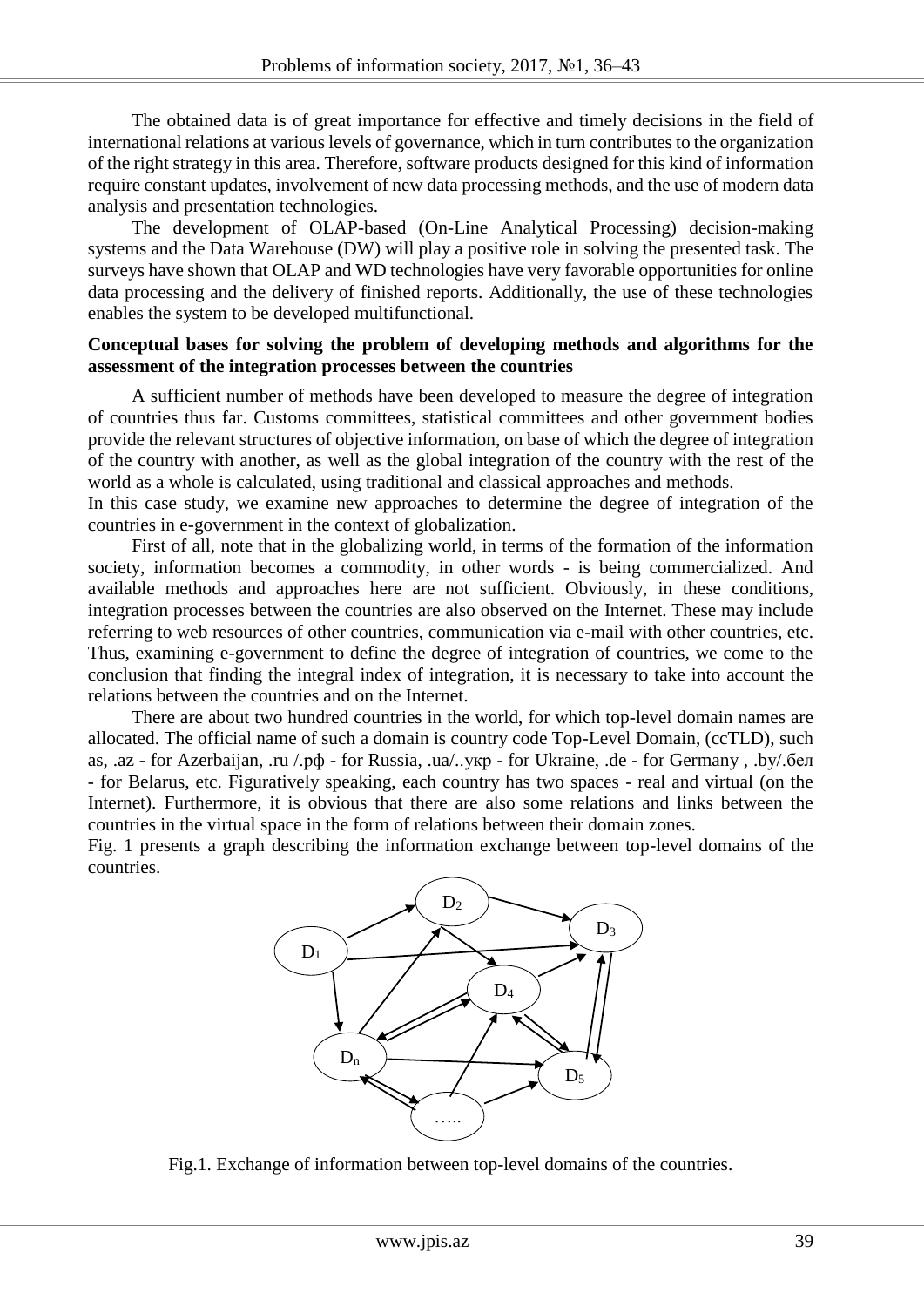The nodes  $D_1$ ,  $D_2$ ,  $D_3$ , ...  $D_n$  of the graph are the top-level domains of the countries, the arrows  $r_{12}$ ,  $r_{23}$ ,  $r_{13}$ ,  $r_{45}$ ,  $r_{54}$  etc. denotes the links between the domains, i.e., information flows between the domains.

Thus, the study of relations between the domain zones and the development of methods and algorithms for the assessment of the integration of the countries taking into account these relations will provide more complete assessment of the integration processes between the countries.

We examine one more indicator for the study of integration processes. It is known that, at present, each government is transforming into e-government, each government structure (ministry, committee, etc.) is transforming into an electronic structure, which means the formation of an *information space* of the e-government and each structure.

We will review the *information space* of the e-government, which is one of its important components.

Any GO accumulates large amounts of data in the course of its activity, which shape a certain corporate information space of the given structure together with the technologies attached to them for their maintenance and use, as well as with telecommunications. Corporate information spaces of all GOs as a whole constitute the *information space* of e-government, which is schematically presented in Fig. 2 [8].



Fig.2. Scheme of information space of the electronic state.

Fig. 3 shows a schematic representation of the information space of GO. According to the scheme, the information space of GO is divided into three blocks:

- informational resources
- information technology
- telecommunications

Today, one of the most important activities of any civil society is the formation and development of its international relations. In recent years, international relations have been dynamically developing, expanding in scale and geographically. The success of an organization in the sphere of international relations as in the sphere of science, technology, education, material production, etc. depends on to which extent the organization is able to make the most efficient use of the information resources at its disposal.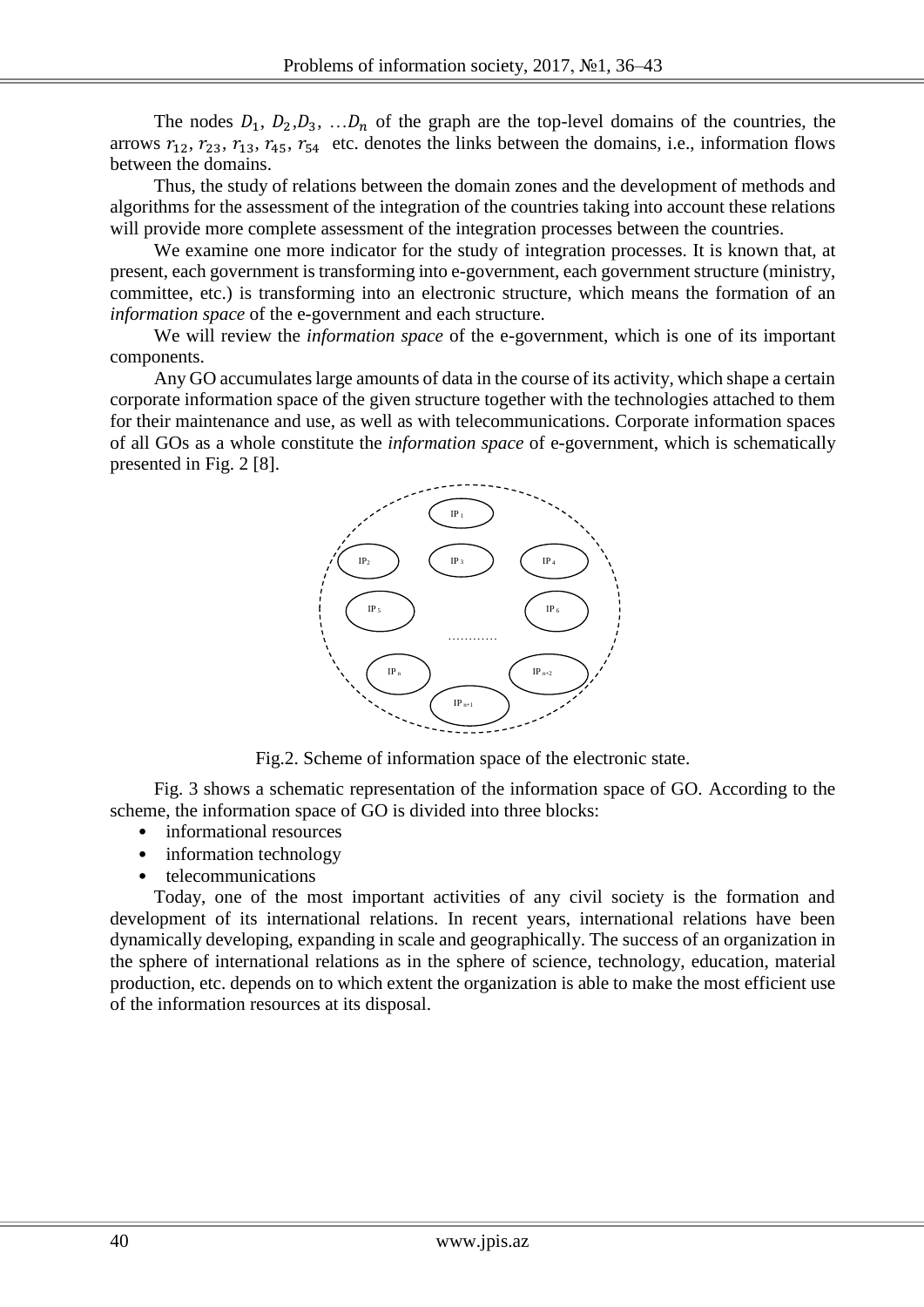

Fig.3. Scheme of information space of GO

Reviewing the block "informational resources", it should be noted that its certain part consists of such an implicit and non-surface segment, however very important for the solution of certain tasks, as reports on international meetings of the representatives of GO (both the departure of its representatives, and arrival of foreign representatives). [8-10]

The surveys have shown that there are historically developed management methods that do not meet modern requirements. Management in these organizations is limited to solving a number of local accounting and reporting tasks based on outdated hardware and software. The results of the introduction of ICT in public authorities, currently, are mainly of a departmental nature. And as a consequence, all reports on the international meetings of the representatives of GO containing important operational, historical and reference information are stored in paper or electronic form in the archives of various departments of the government institution – human resource department, accounting department, research and organizational department, etc., i.e., the storage of this information is unorganized and unsystematic. Consequently, it is practically unavailable for use for certain purposes, if necessary.

A new approach allows extracting information from these reports for the assessment of the integration. Namely, another indicator can be obtained for the assessment of the integration processes by combining data on the international relations from all these information resources. Thus, the information of GO about the international meetings can be another important indicator for assessing the degree of integration of the countries.

Another important characteristic of the integration processes is the international agreements signed between the countries.

*An international agreement* is governed by the international law signed by the governments and/or other bodies of the international law [11]. It includes agreement, contract, convention, the charter of an international organization, protocol, pact, etc.

International agreements promote rapprochement and the integration of the countries. In addition, it should be noted that many of them are aimed at the creation of the international unions. All of these is an important factor of that the international agreements signed between the countries should also be considered an important indicator.

The annual increase in the volume of information related to the integration of the countries contributes to the growth of the data base, which complicates the process of analyzing this data and obtaining results. For the development of the methods and algorithms to determine the integration of the countries, taking into account such problems, it is proposed to use DSS. It is capable of processing large volumes of heterogeneous, constantly incoming information and transforming disparate, scattered information into valuable knowledge, on the basis of which it will also be possible to make intentional and calculated decisions, which are aimed at increasing the effectiveness of GO, rather than the intuitive and improvisational decisions.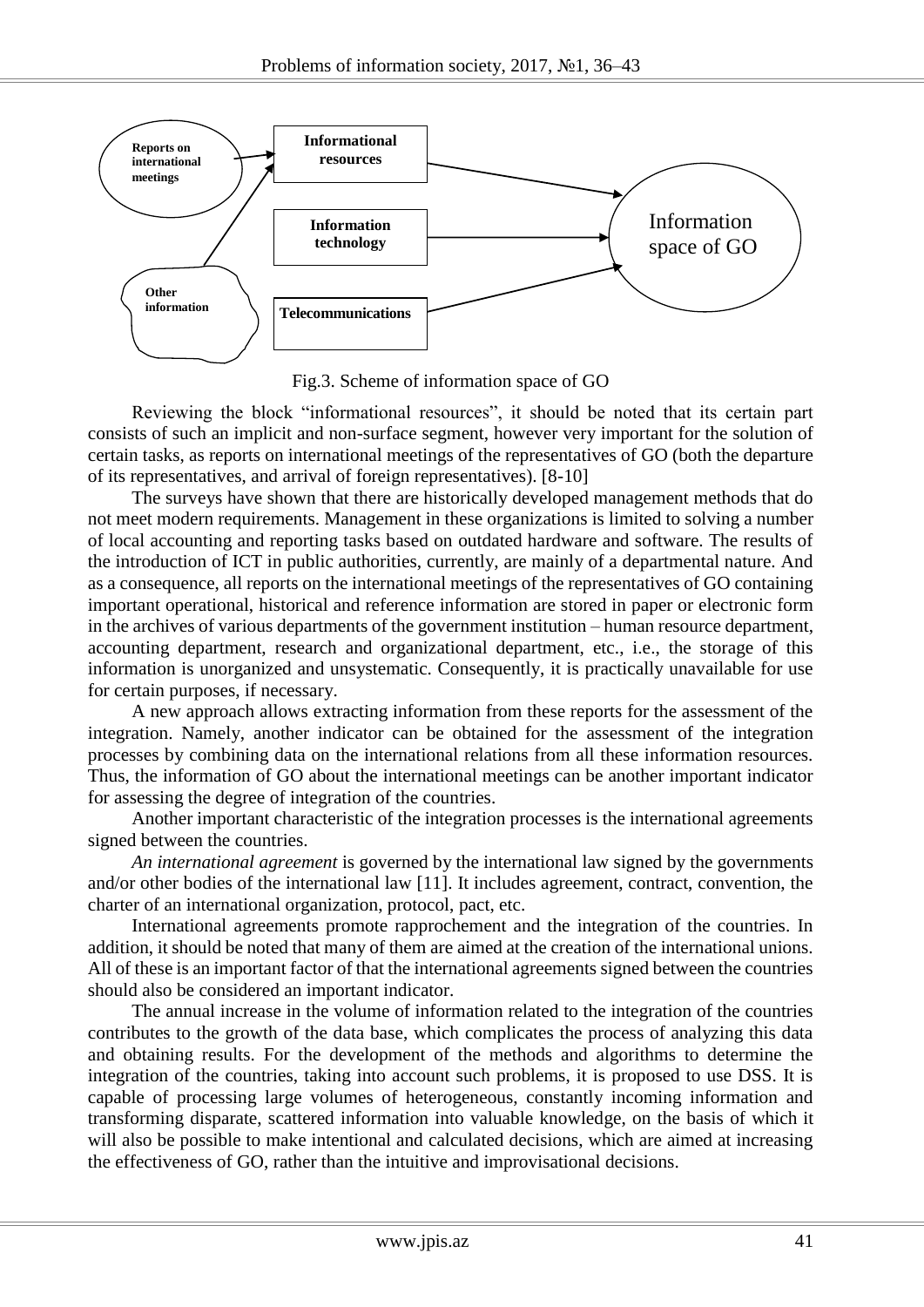The objectives and tasks of this DSS are to provide the managers of organizations or departments working in this field with up-to-date and relevant information related to the relations of the countries on the Internet, i.e., relations between the national domains, as well as related to the international meetings of the representatives of GO and signed international agreements. Additionally, the use of modern methods of working with available information will give the analysts a holistic picture of the development of the structure in various fields, which shows the multi-purpose nature of the DSS. It means that it can solve the management problem in various aspects - management of personnel, financial and technical resources.

The proposed DSS will contribute to the performance of both managers and analysts. It will enable the managers to:

• timely make effective management decisions;

- acquire reliable information about the current state of affairs in the organization;
- create an adequate information model of the enterprise;

And the analysts with its help will be able to:

- create own archive of documents:
- promptly search, evaluate and systematize information in the archive;
- conduct overview, comparative and dynamic analysis;
- develop hypotheses;
- predict the development of the situation:
- compile reports and reports.

The core of DSS is the technologies that use modern methods of collecting, storing, analyzing and processing the information, due to which a comprehensive data mining, namely DW and OLAP, is carried out.

The Fig. 4 shows the enlarged architectural and technological scheme of the information and analytical decision support system [12], adapted to our task.



Fig. 4. Architectural and technological scheme DSS

DW technology, which is one of the main links of the DSS architecture, is developed on the basis of improving the database technology. Typically, DW consists of basic data, historical data, integrated data and metadata. This can provide a comprehensive analysis, analysis of time trends and other information supporting decision-making. DW is a subject-oriented, integrated, stable, time-related and unchanging set of data.

DW is the basis for decision-making and analysis. However, the data in DW cannot be directly used by the managers. To extract the knowledge and information from the data, various analytical tools are used that are close to decision-makers. OLAP is one of such tools. OLAP converts the data in DW into a multidimensional cube, analyzes the current and historical data, and then generates special queries and reports in a multidimensional environment to assist decision-making [13].

# **Conclusion**

Today, in the modern world, the situations often arise when the governments are not able to independently cope with complex economic, political, social, environmental, scientific, technical and other problems. For their solution, they are trying to unite the efforts with the efforts of other countries, that is, to integrate to jointly overcome the new challenges of the 21st century.